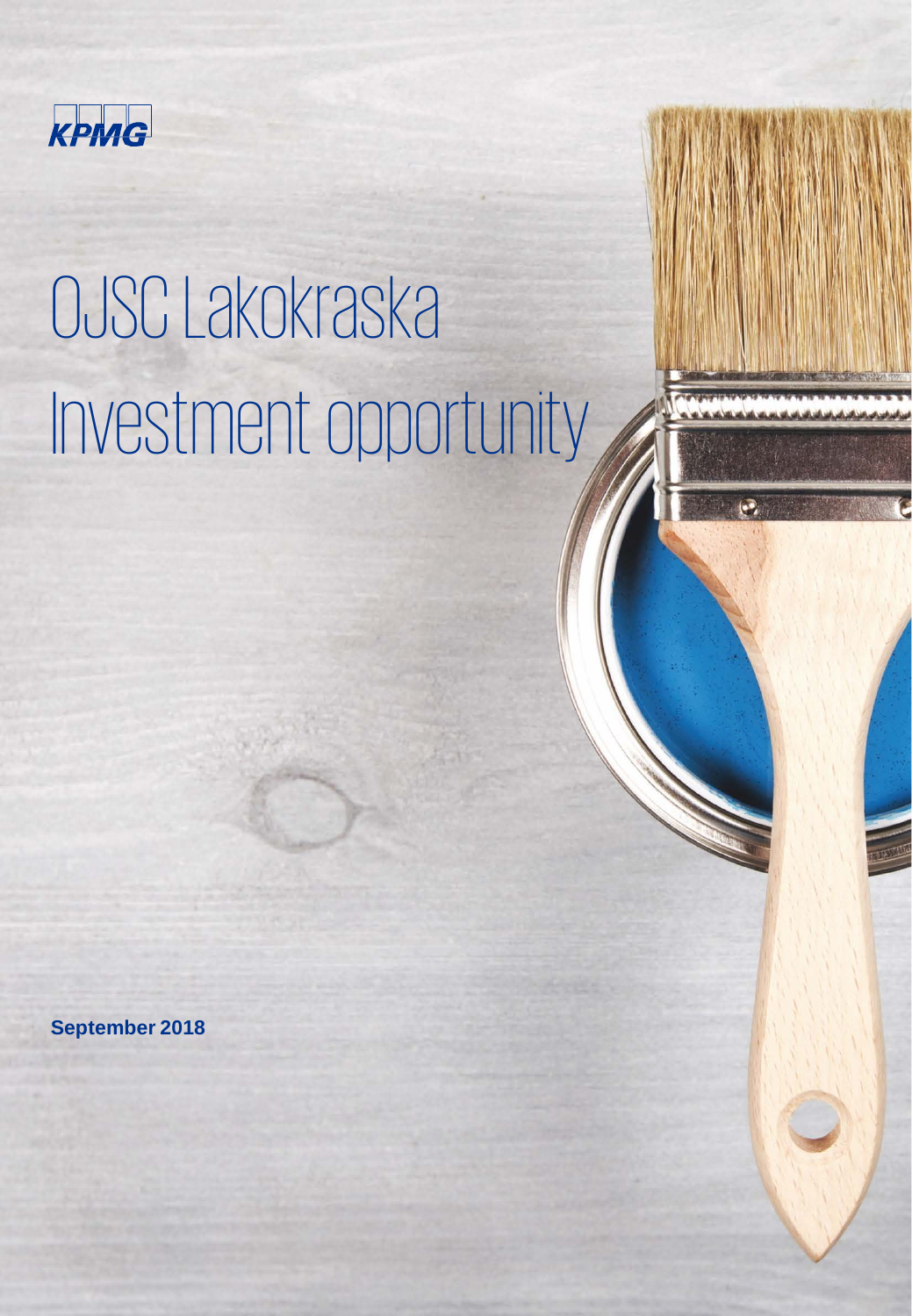### OJSC Lakokraska Overview

- KPMG is pleased to introduce an opportunity to invest in OJSC Lakokraska ("the Company", "Lakokraska"), the leading producer of paints and coatings in the Republic of Belarus
- KPMG Limited has been retained as an exclusive financial advisor to National agency of investment and privatization (NAIP) in respect to the potential investment in Lakokraska by a strategic partner ("Proposed Transaction")

#### **This preliminary investment overview is intended to introduce the Company to potentially interested parties as a precursor to signing of a confidentiality agreement and access to more detailed information and discussions**

#### **REVENUE**



#### *\*Note: as of 10.08.2018 BYN / USD exchange rate stood at approximately 0.49*



■Varnishes ■Phthalic anhydride ■Enamels ■Paints and other





#### **COMPANY'S OWNERSHIP STRUCTURE**



#### **BUSINESS OVERVIEW**

- Founded in 1965, the Company is the leading Belarusian producer of paints and coatings with a focus on production of wide range of varnishes and enamels (for architectural, industrial and special applications) as well as phthalic anhydride
- Lakokraska is the exclusive producer of phthalic anhydride in Belarus and one of the leaders in the Russian market owing to cost efficient production and high quality. Approximately 70% of the Company's revenue comes from exports mainly to Russia and Ukraine
- $\Box$  The Company's paints and enamels are highly regarded by domestic and foreign consumers for a decent combination of competitive price and high quality
- Attractiveness of the Company's anti-corrosion products is additionally enhanced by the license for usage of internationally recognized brand names Baril and Magyar Lakk
- Lakokraska operates own R&D function which allows to successfully research and introduce new materials and products that better address the needs of consumers. Share of innovative products in total volume constitutes approximately 10%
- **Q** Production facilities of Lakokraska are located in Lida, Grodno region. The Company uses equipment of the leading German manufacturers with a total annual capacity of 54,000 tons of phthalic anhydride, 43,000 tons of varnishes and 18,000 tons of enamels
- □ The Company's strong revenue growth budgeted in 2018 is attributed to the planned increase in varnishes sales and the recent launch of additional production line of phthalic anhydride
- **Lakokraska has strong potential for further development,** coming from export opportunities, including sales to Asia Pacific region and launch of new products, such as maleic anhydride

#### **PROPOSED TRANSACTION**

- The Government of the Republic of Belarus is contemplating Lakokraska's partnership with a strategic investor in order to accelerate implementation of the development plans
- □ NAIP on behalf of the Government is ready to consider various forms of cooperation that may include purchase of the existing state-owned stock, purchase of newly issued stock, launching joint ventures and other widely used models
- $\Box$  The key priorities of the Government in the context of the potential transaction are as follows:
	- **Q** employee retention during 3 years after the deal and maintaining remuneration at the level not lower than average level in Grodno region of the Republic of **Belarus**
	- **Q** partial or full financing of envisaged investments potentially including equipment upgrade, processes improvement and development of new products

*Source: Company data* КРМС

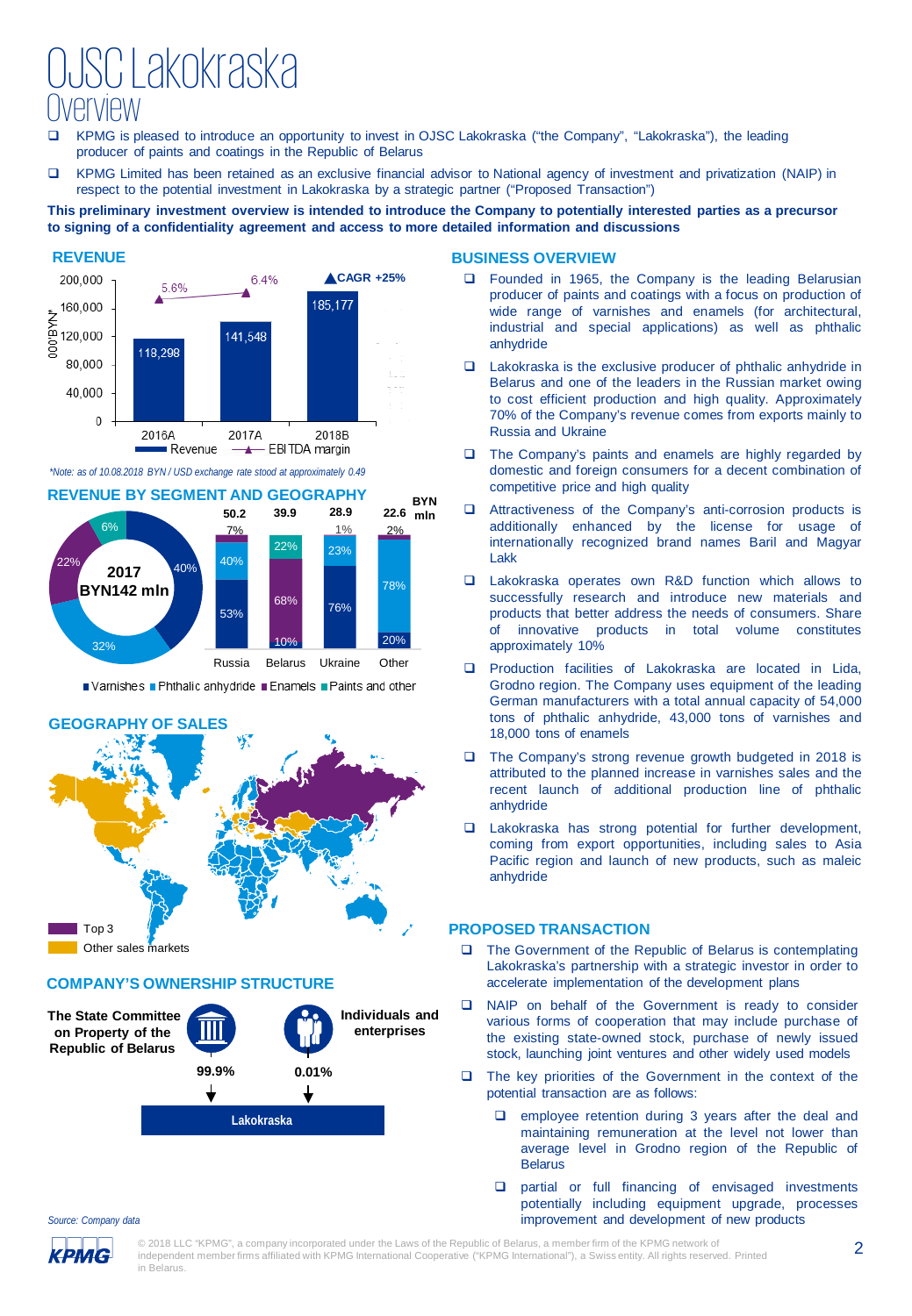

#### **ATTRACTIVE MARKET SHOWING SUSTAINABLE GROWTH**

- In 2018, analysts expect further acceleration of the Belarusian economy with the GDP growth projected to reach 3%. This sets the basis for the further positive dynamics in Lakokraska's top line and profits as the local market is seen as key for the most marginal products of the Company
- $\Box$  Machinery, one of the key sectors of paints and coatings consumption, is expected to be among the fastest growing, owing to gradual recovery of the Russian economy resulting in ample export opportunities for Belarusian manufacturers
- **D** Projected reduction of interest rates in Belarus is expected to drive recovery of construction sector, a key consumer of paints and coatings
- $\Box$  The Company has already proven its export capabilities by selling the products to Latin America and Asia Pacific region, and there is still untapped potential for growth of export revenues. In particular, the opportunity to enter the Chinese market is currently being investigated
- $\Box$  As the market is shifting from traditional alkyd materials to more environmentally friendly water based ones, Lakokraska would be able to exploit the spare capacity and triple the respective output



#### **LEADING MARKET PLAYER**

- Lakokraska is the unrivalled leader on the domestic paints and coatings market controlling around 27%, while its 6 largest competitors jointly hold approximately 37%
- Lakokraska is the exclusive producer of phthalic anhydride in Belarus and holds 16% of the respective Russian market
- Lakokraska puts significant efforts into research and development of new materials. Strong R&D competencies of Lakokraska allow it to successfully bring new products to the market, with recently launched materials having accounted for more than 10% of its 2017 volume
- The envisaged launch of maleic anhydride production is expected to further enhance the Company's market leading position, both domestically and globally

#### 峦

#### **COST-EFFICIENT PRODUCTION**

- The Company's cost efficient production and high quality allows to successfully compete on CIS markets as well as in Europe and Americas. It also facilitates numerous contract manufacturing arrangements with the foreign clients and DIY retail chains operating in the market
- □ Recent investments in phthalic anhydride production and power station allowed to increase energy efficiency: the Company fully replaced external thermal energy sources and by the end of 2018 plans to substitute 30% of electric power supply
- Through 2016 1Q 2018 the Lakokraska management has achieved 9% reduction in headcount and 72% increase in revenue per employee through operational improvements

#### **ADVANCED DISTRIBUTION NETWORK**

- Lakokraska enjoys seamless access to a wide base of international customers through the distribution network of its partners, including Belneftekhim holding
- The Company operates own truck fleet, rail infrastructure and 9 regional distribution centers across the whole Belarus that ensure availability of the entire range of products to the end user, and allow to respond quickly to customers' requests

*Source: Company data, Sberbank CIB macro research*

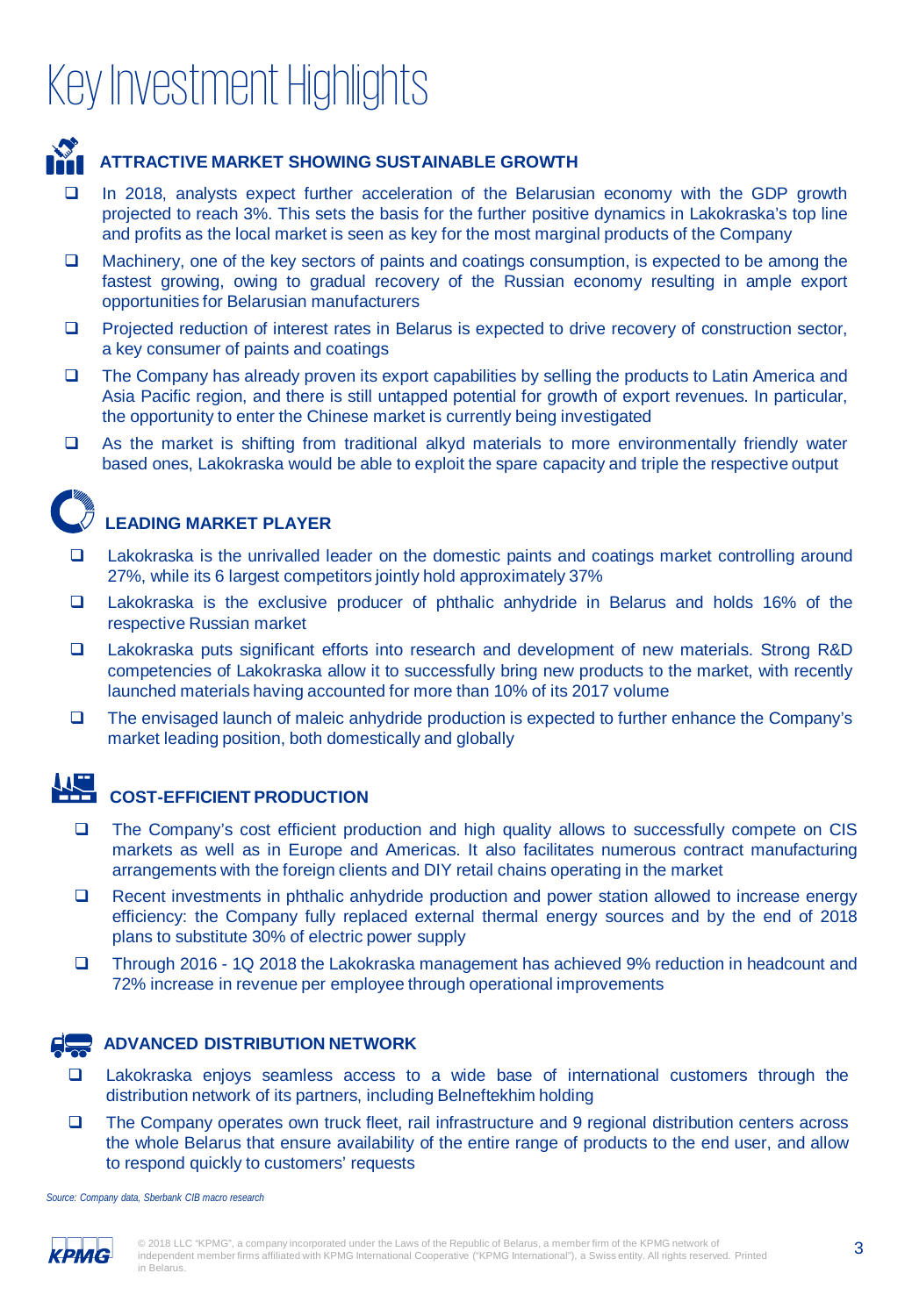# Operational profile

#### **Differentiated product range**



**Headcount**



**Brest Pinsk Distribution through Belneftekhim network Distribution through other partners Distribution centers (owned) Retail store (owned) Production facility**

КРМС

© 2018 LLC "KPMG", a company incorporated under the Laws of the Republic of Belarus, a member firm of the KPMG network of independent member firms affiliated with KPMG International Cooperative ("KPMG International"), a Swiss entity. All rights reserved. Printed in Belarus.